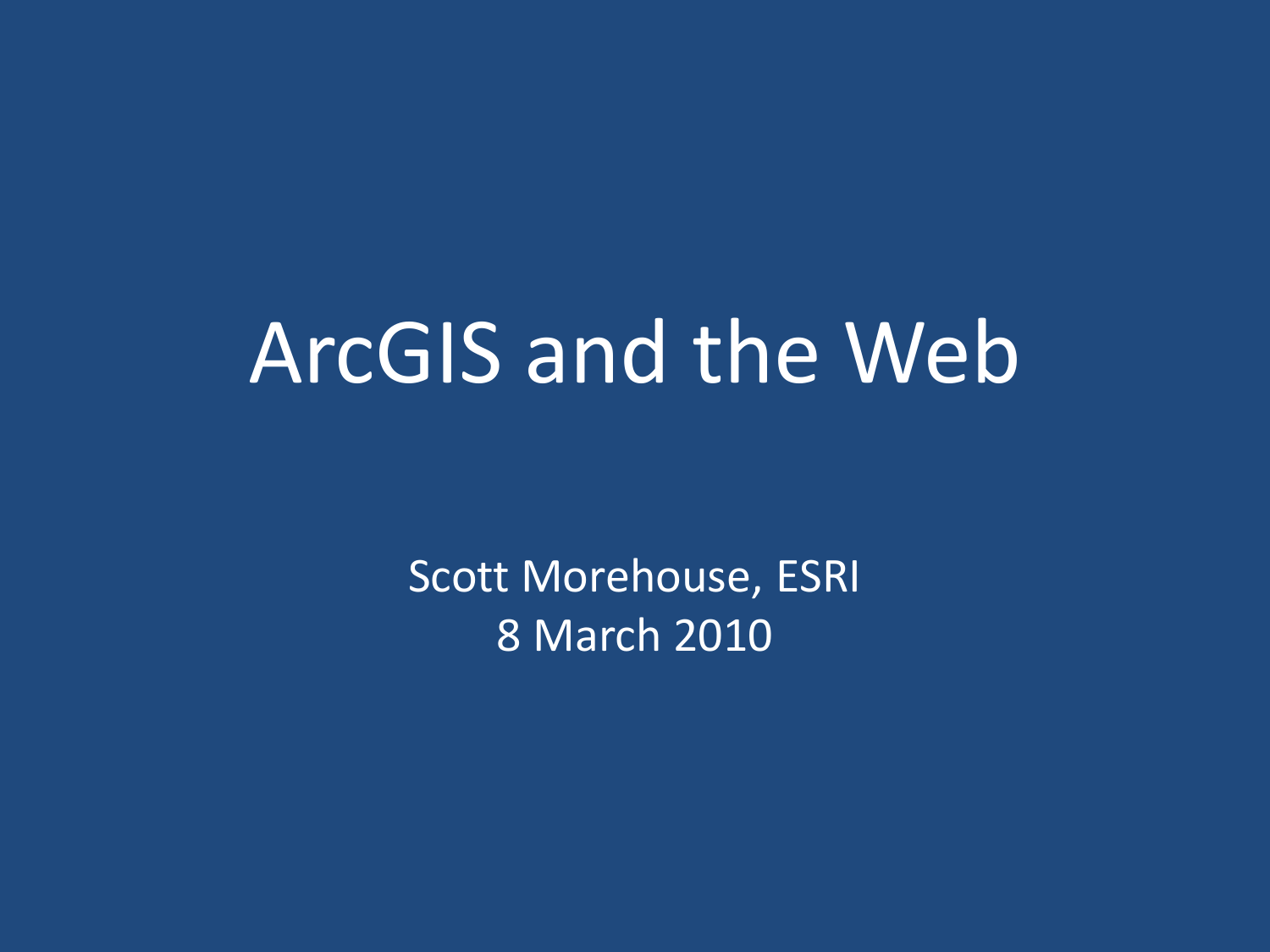The nature of the computing landscape continues to change Mainframe computing • Departmental and scientific computing • Workstations and networks Personal computers Database and enterprise servers The web connecting the systems • Devices and networks The web IS the system

• …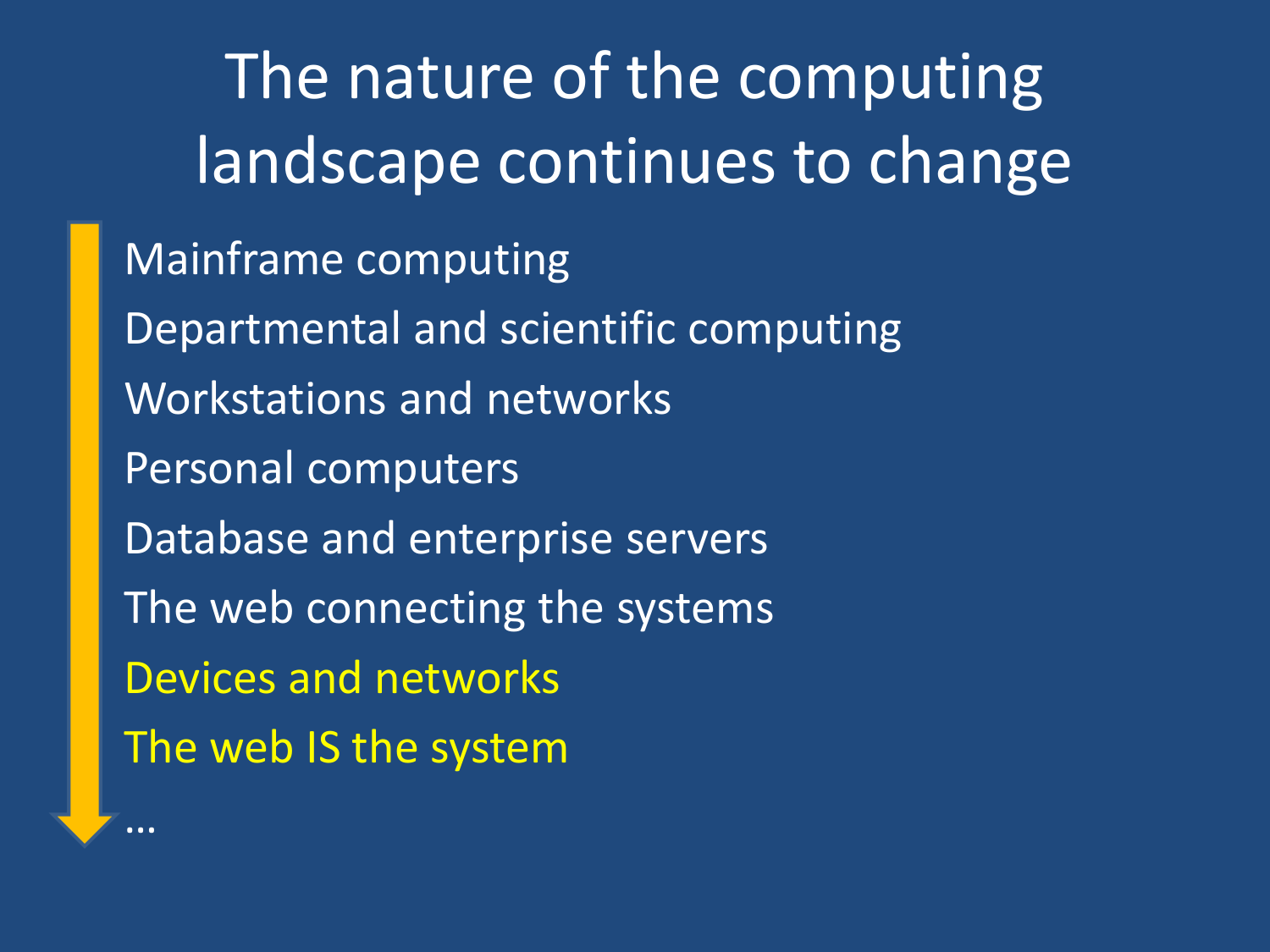# The fundamental nature of our work remains constant

- Resource and landscape inventory
- Facility management
- Planning
- Government operations
- Science

• …

- Land information and managment
- Public access to information

**But technology change allow for new approaches…**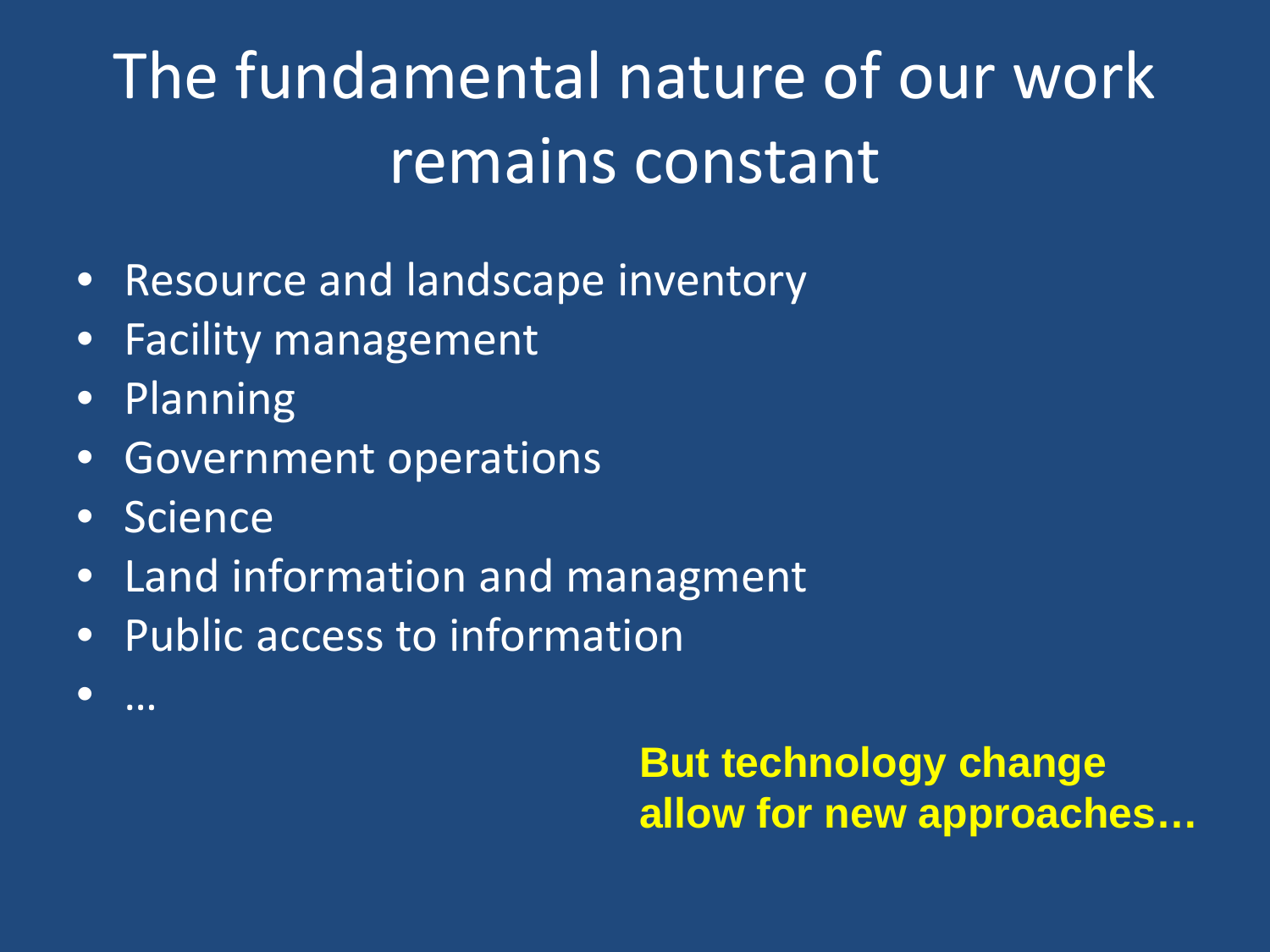## We will stay focused on serving real users with useful systems

Working together to build *real* things for *real* people doing *real* work

What works?

Simple things scale, complex things fail.

Understanding geographic content is critical – "It's what's in the groove that counts."

**Iterate** 

Think clearly and adapt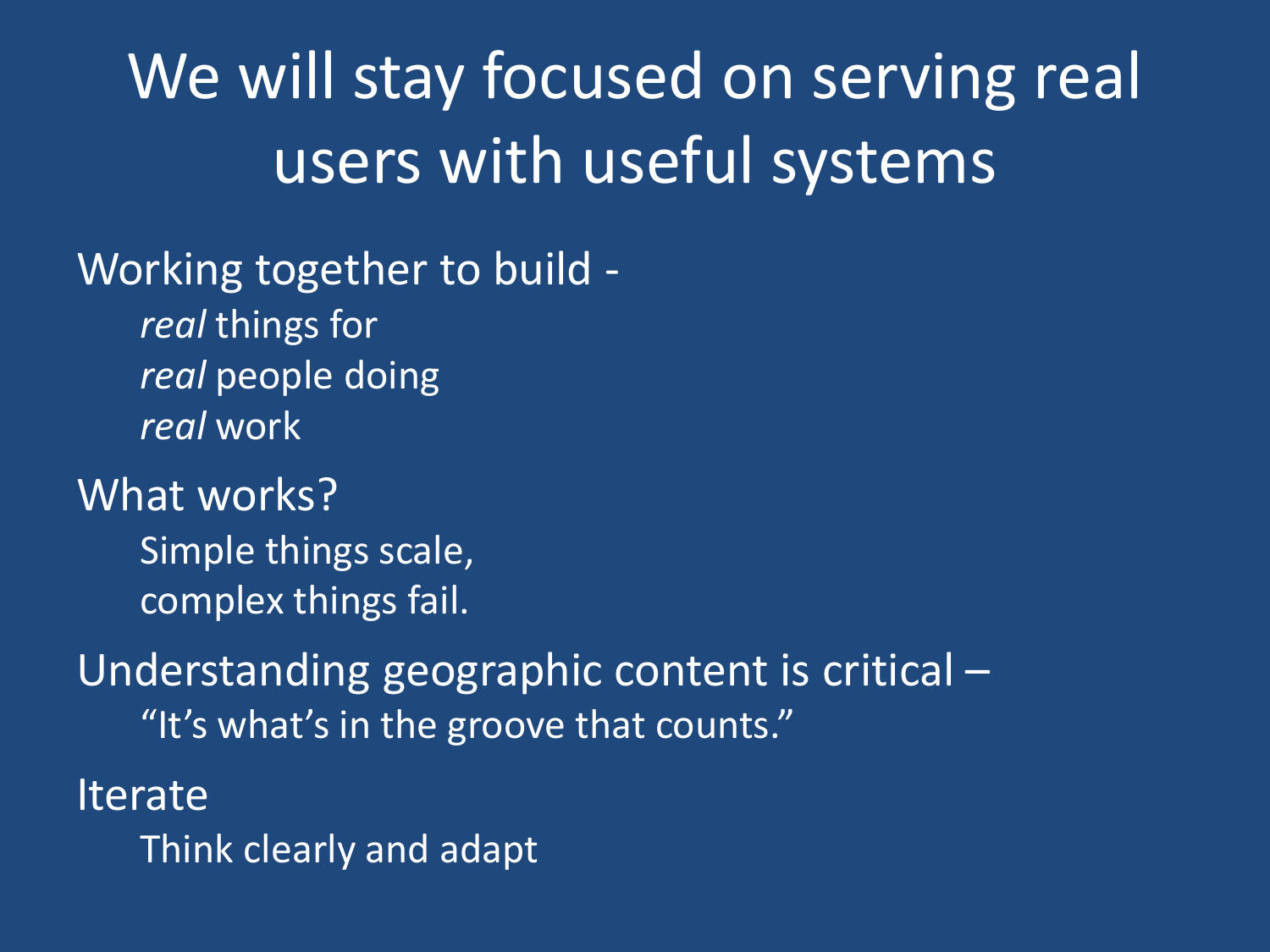### Some implications of "the web"…

- Federated network architecture
- Simple and fast apps & user experience
- Content is key
- Web programming models
- Participation in a larger ecosystem
- Collaboration and volunteered information
- "Cloud computing" paradigm

**We will continue to integrate the web into ArcGIS**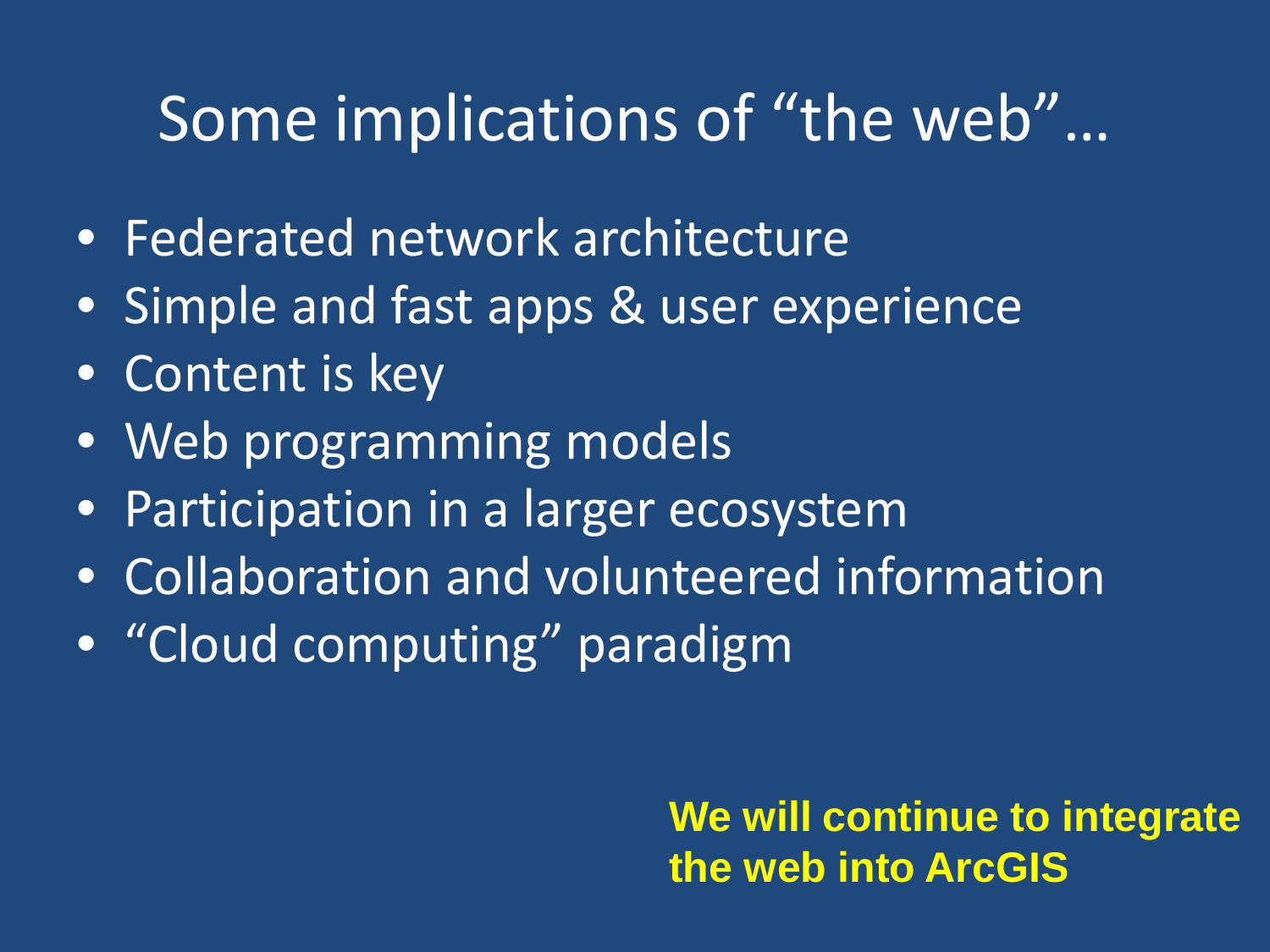# The Importance of Good Maps

#### • Everyone uses maps

- People understand and appreciate maps
- Maps are not just static information on paper
	- Web maps, mobile maps
	- Real-time maps, analytic maps
	- Maps are a powerful metaphor for "well-designed geographic information
- People need good maps
	- Simple, well designed, timely, accurate
- Information is combined and integrated using maps
	- Base maps and overlays
	- Mapping is a simple model for collaboration
- Maps are a shared resource
	- We need a well designed system infrastructure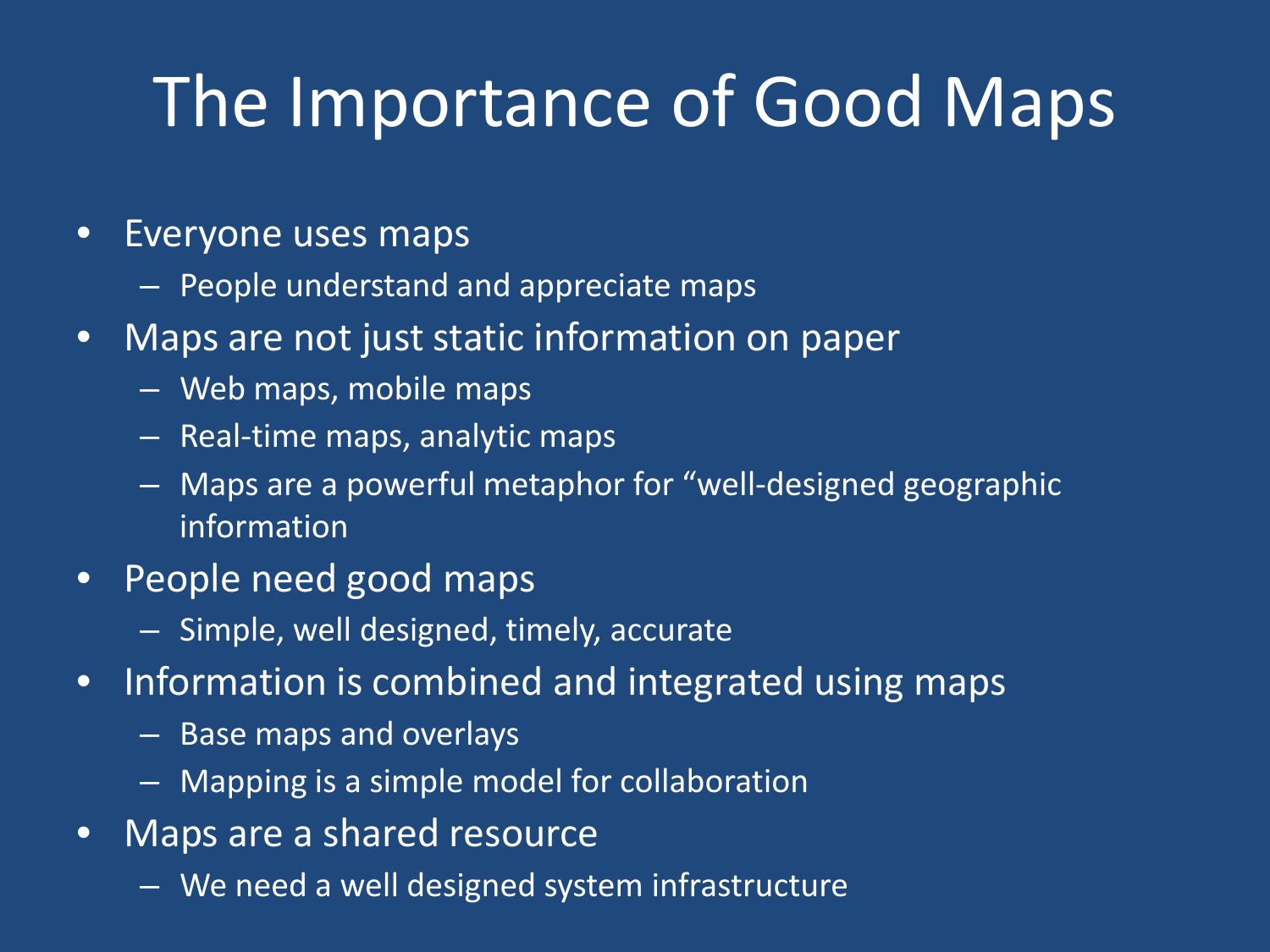The web plays a role in each GIS architectural pattern

- Workstation GIS
- Enterprise GIS
- Web GIS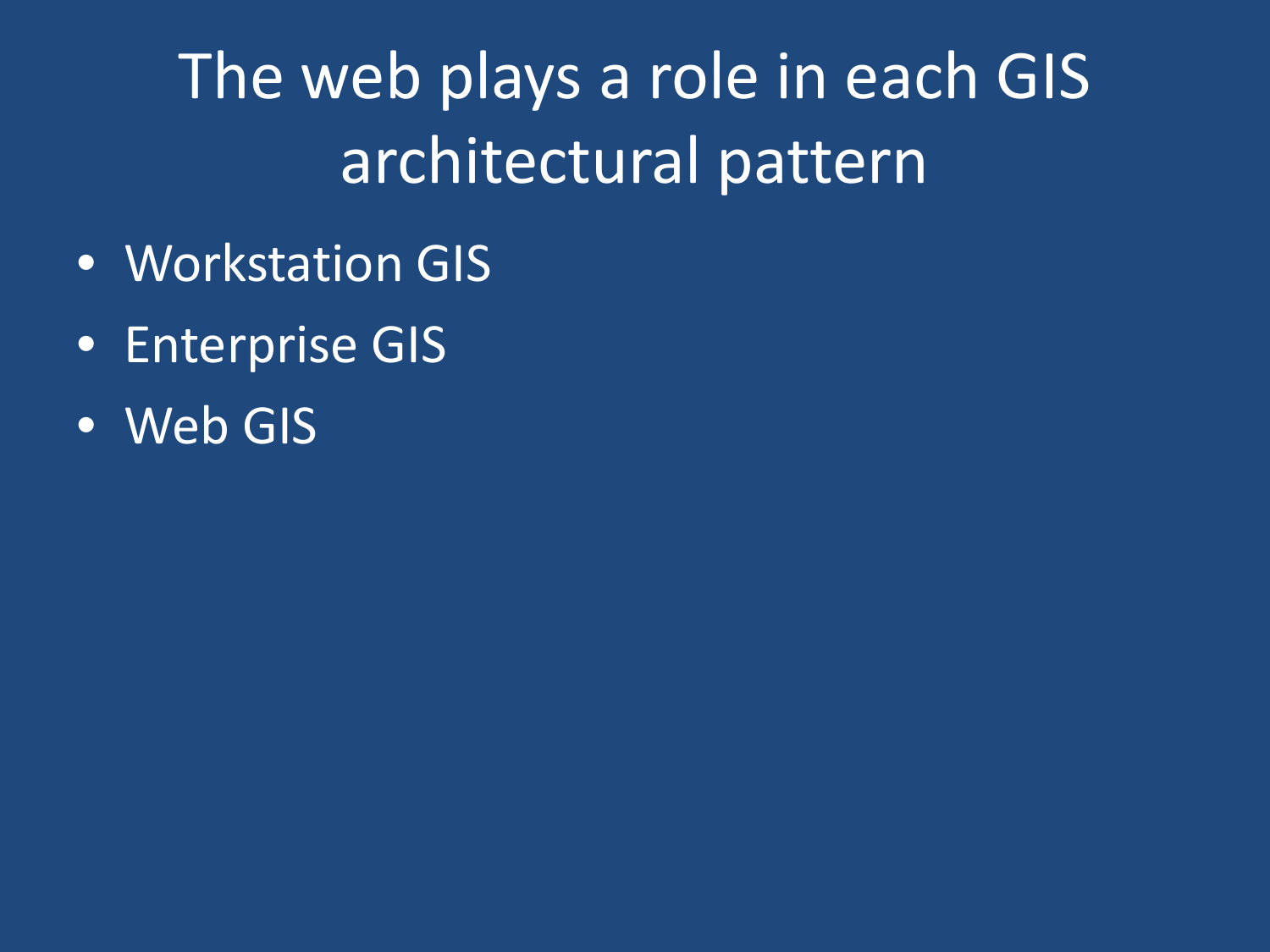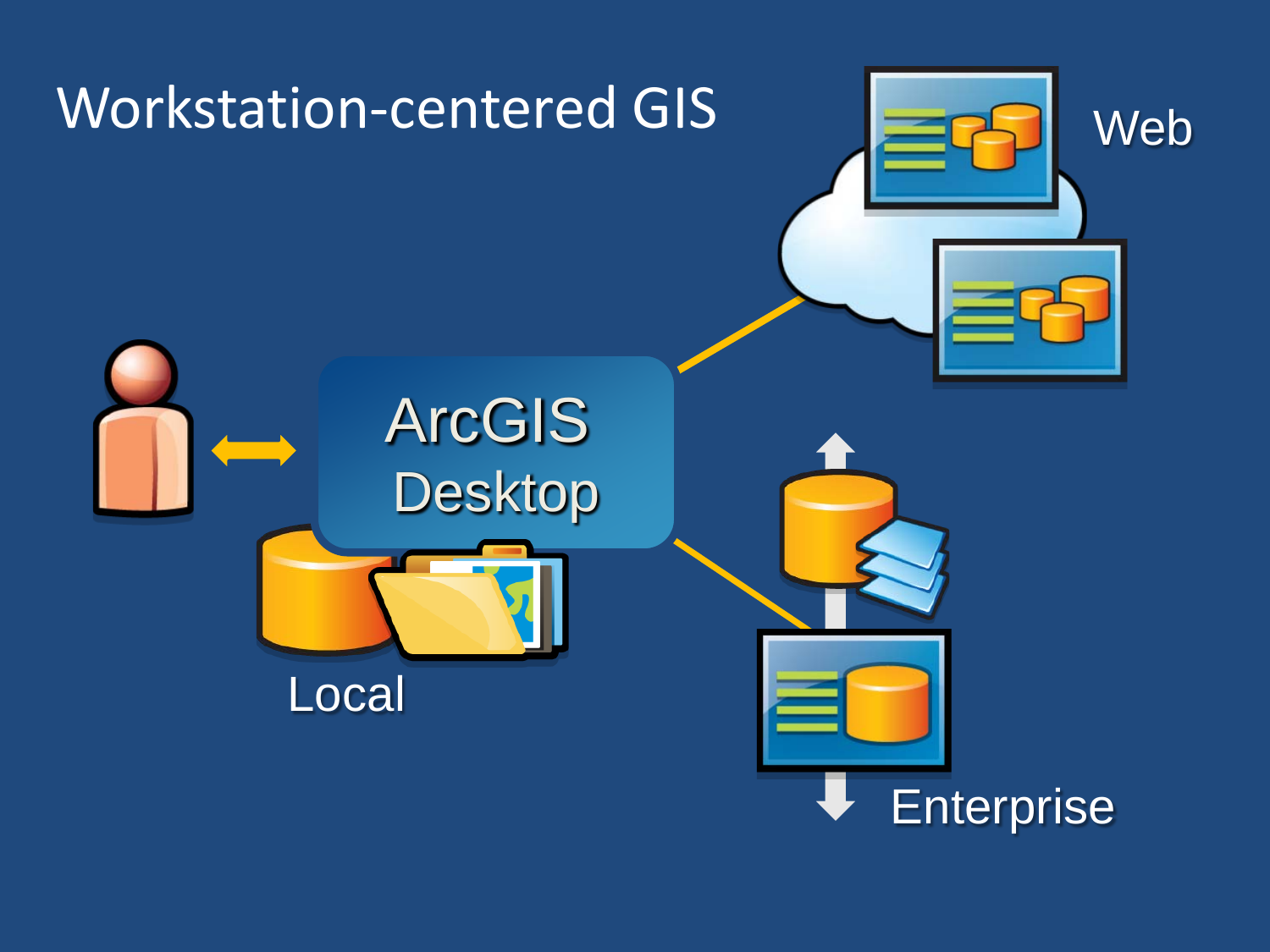### Enterprise-centered GIS

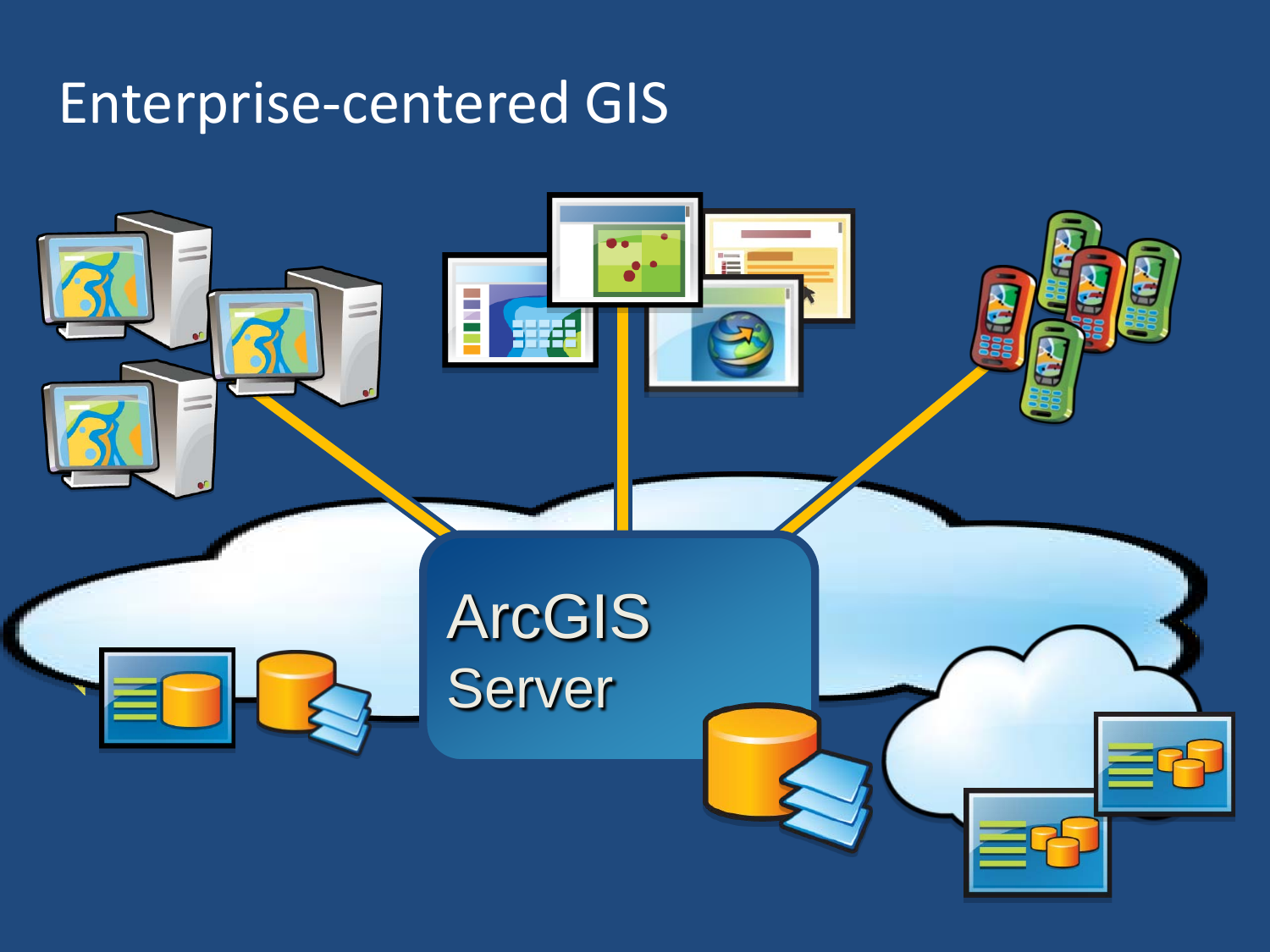### Web-centered GIS

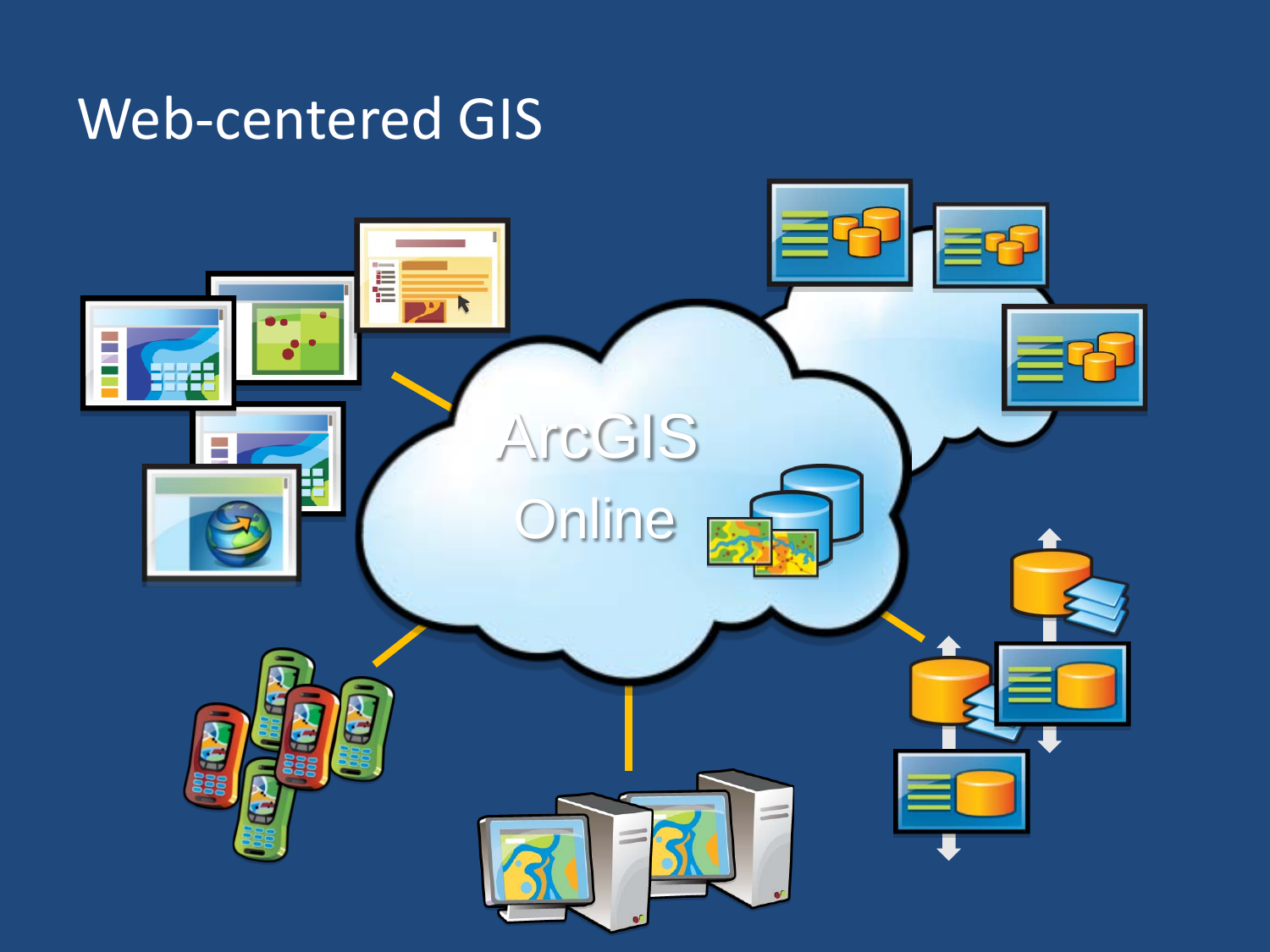## ArcGIS 10

*A Simple & Pervasive System for Using Maps & Geographic Information*

Easier, More Powerful & Everywhere



*Making GIS Available to Everyone*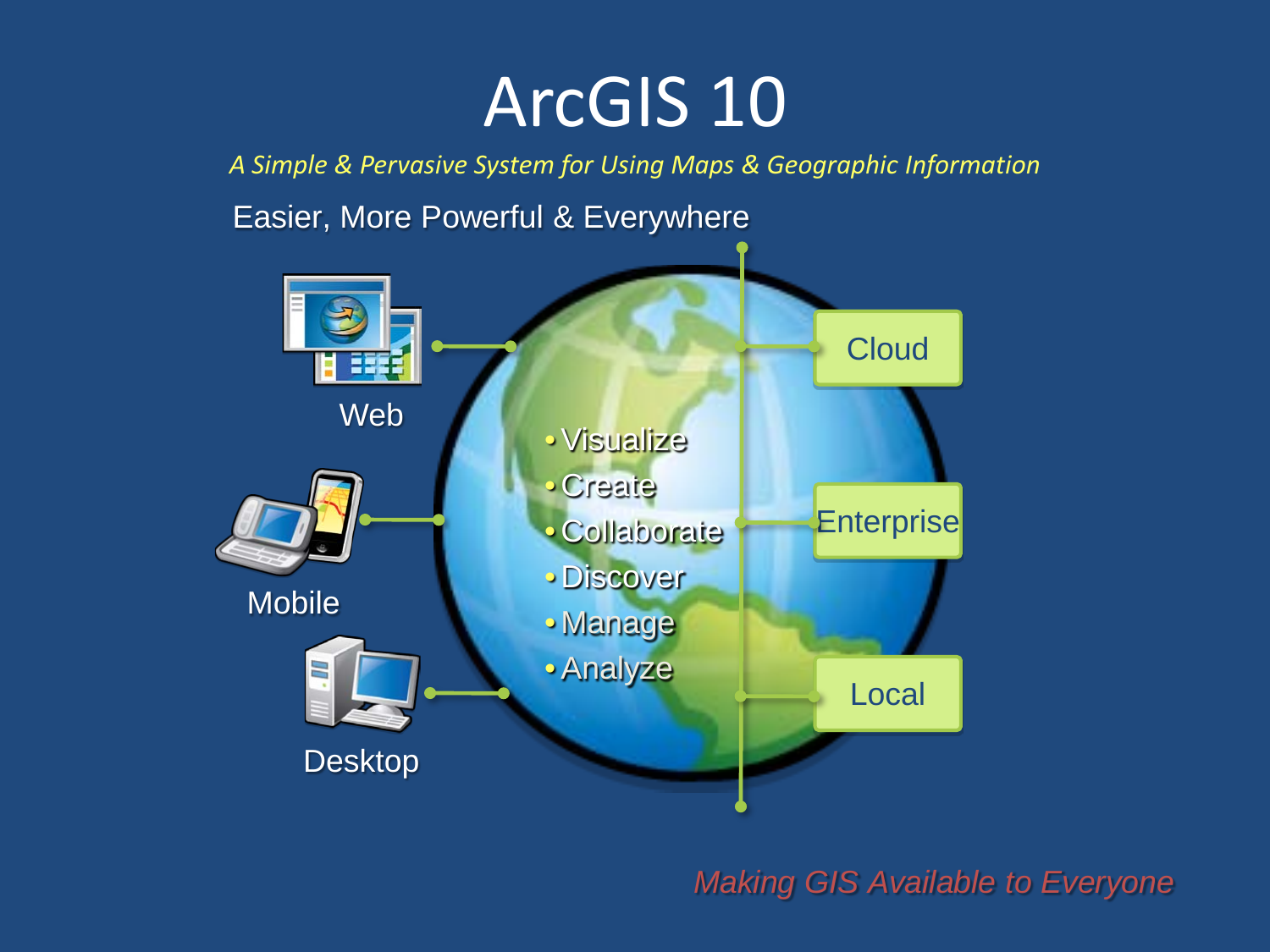## arcgis.com

#### • Maps

- Imagery, cartography, and features
- ESRI, collaborative, and user maps
- Read-only and editable maps
- Live maps (services) and static (information packages)

### • Apps

- User sites, samples, business partner apps, templates, demos
- SDKs and viewers (JavaScript, Silverlight, Flash,…)
- Browser, Mobile, Desktop

### • People

– Users, groups, organizations, profiles, comments

#### • Servers

- Where live maps and apps live
- Built-in, ESRI managed servers, and user managed servers
- Cloud and enterprise servers